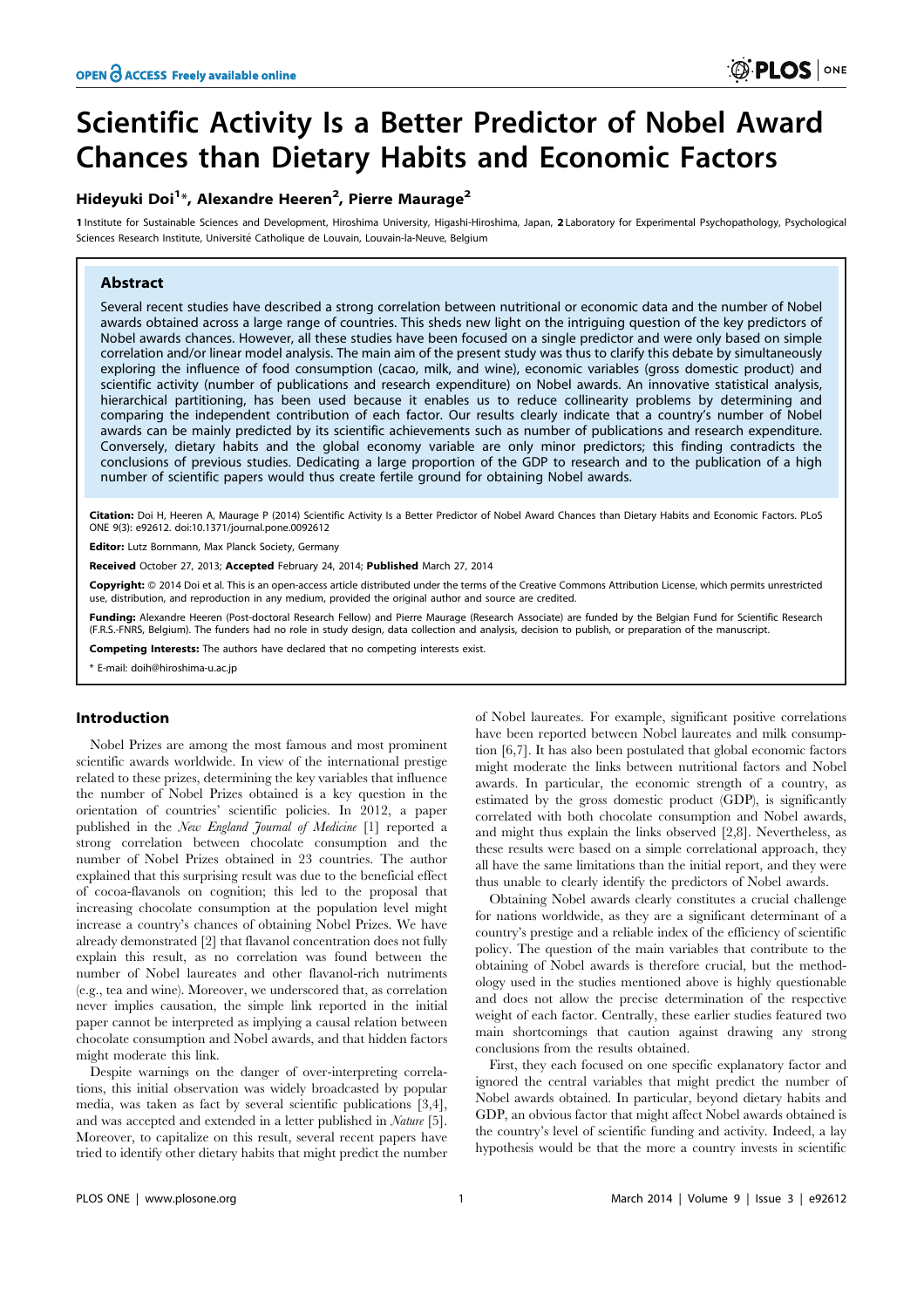research, the more its researchers will publish decisive results, which, in turn, would increase its scientific renown and its Nobel award chances. The countries with the highest research activity (such as higher research expenditures and larger numbers of publications) should thus be those with more potential Nobel awardees. In this paper, we hypothesize that the level of research activity in a country is important in predicting the number of Nobel laureates, especially for scientific fields.

Second, previous studies did not consider the collinearity problem among the explanatory factors in the statistical approaches they used. Indeed, these studies only used correlation and multiple regression analyses, which can be seriously affected by multicollinearity between the explanatory variables [9–10], as notably illustrated by the strong correlations between GDP and dietary consumption. Nonetheless, collinearity problems can be effectively alleviated using an analytical method called hierarchical partitioning [11–13]. Hierarchical partitioning reduces collinearity problems by determining the independent contribution of each explanatory variable to the response variable and separates it from the joint contribution that results from correlations with other variables [11]. This allows the contributions of the covariates in explaining the predicted variables to be ranked independently of the others' covariates. Therefore, we use hierarchical partitioning to control for the collinearity problem and to estimate the effects of explanatory factors on the number of Nobel laureates in each country.

The main aim of this study is thus to use an innovative statistical technique, hierarchical partitioning, to clarify the debate concerning the crucial predictors of a country's number of Nobel awards. While earlier studies were based on simple correlations and focused on a specific predictor, the central strength of the present study is to simultaneously explore and compare the influences of a large range of explanatory factors, including some mentioned earlier (food consumption and GDP) and others that are totally unexplored (publication level and research expenditure).

# Materials and Methods

# Collecting Nobel Prize Data

All Nobel Prize winners between 1901 and 2013 in all disciplines (N= 851) were included. Data were obtained from Wikipedia [\(http://](http://en.wikipedia.org/wiki/List_of_countries_by_Nobel_laureates_per_capita) [en.wikipedia.org/wiki/List\\_of\\_countries\\_by\\_Nobel\\_laureates\\_per\\_capita](http://en.wikipedia.org/wiki/List_of_countries_by_Nobel_laureates_per_capita), Accessed 14 Oct. 2013). Prizes are allocated to the country/ countries stated on the winner's biography on the website of the Nobel Prize committee ([www.nobelprize.org\)](www.nobelprize.org). When the website mentions multiple countries in relation to a prize winner (country of birth; country of citizenship; country of residence at the time of award) each of those countries is credited as having won the prize. Where a Nobel Prize has multiple winners, the country (or countries) of each winner are credited. Prizes which were declined by the winner are included. Prizes received by international organizations are not allocated to countries [\(http://en.wikipedia.](http://en.wikipedia.org/wiki/List_of_countries_by_Nobel_laureates_per_capita) [org/wiki/List\\_of\\_countries\\_by\\_Nobel\\_laureates\\_per\\_capita](http://en.wikipedia.org/wiki/List_of_countries_by_Nobel_laureates_per_capita)). The only Nobel Prize awarded to a country-based organization has been given to the Grameen Bank (Bangladesh), but as this prize was also awarded to its funder (Muhammad Yunus), it has already been counted as a prize awarded to Bangladesh. All the other Nobel Prizes awarded to organizations have been attributed to international ones like EU, IPCC, and have thus not been included in our statistical analyses.

In total, 71 countries had at least one laureate. In order to control for each country's population and in line with earlier studies [1], the total population of each country was obtained from ''Total Population – Both Sexes'' in the 2012 revision of World Population Prospects [\(http://esa.un.org/\)](http://esa.un.org/), which is provided by the United Nations Department of Economic and Social Affairs, Population Division, Population Estimates and Projections Section. The number of Nobel laureates per 10 million people was computed for each country  $(N = 220)$ . Natural science Nobel Prizes and other Nobel Prizes might be predicted differently; therefore, two separate analyses were performed: one focusing on Nobel laureates in natural sciences (i.e., physics, chemistry, physiology, and medicine) and one for all disciplines (i.e., natural sciences plus literature, economics, and peace).

# Collecting the Explanatory Factor Data

Explanatory data predicting the number of Nobel laureates in each country were collected. First, the indicators of economic and scientific activity were collected from the World Bank Database's website ([http://data.worldbank.org,](http://data.worldbank.org) Accessed 13 Sep. 2013), and the following data were collected. (1) GDP per capita. GDP is the sum of the gross value added by all resident producers in the economy plus any product taxes and minus any subsidies not included in the value of the products. This has been calculated without making deductions for the depreciation of fabricated assets or for the depletion and degradation of natural resources. GDP per capita has been calculated as GDP divided by the midyear population in each country. (2) The percentage of GDP dedicated to research and development expenditure (hereafter, ''research expenditure''). Research and development covers basic research, applied research, and experimental development. Expenditures for research and development include current and capital expenditures (both public and private) on creative work undertaken systematically to increase knowledge, including the knowledge of humanity, culture, and society, and the use of this knowledge for new applications. (3) The number of research articles in peerreviewed journals (hereafter, ''number of publications''). This includes journal articles published in the following fields: physics, biology, chemistry, mathematics, clinical medicine, biomedical research, engineering and technology, and earth and space science. The data for GDP, research expenditure, and publications were available from 1961 to 2012, from 1996 to 2010, and from 1986 to 2009, respectively.

Next, in order to explore the predictive value of nutritional habits in line with the factors explored in earlier studies, the consumption of cacao beans, milk (including other milk products such as butter), and wine per capita per year were collected for each country from the Food and Agriculture Organization of the United Nations' website (FAO,<http://www.fao.org>, Accessed 13 Sep. 2013). These data were available from 1961 to 2009. Consumption was recorded in kilograms per capita per year, and the mean values from 1961 to 2009 were computed for the explanatory factors in the statistical analysis.

Importantly, while previous studies only used economic and food consumption data for a particular year (most frequently for very recent years), the present study was based on the computation of the mean values for each explanatory factor during the data collection period. This method allows us to reduce the discrepancy between the time periods considered for Nobel Prizes (1901–2013) and those for explanatory factors, as the time period for most of the factor data, which begins in the 1960s, includes less than half of the Nobel Prizes awarded. In total, 220 countries and regions have been used for the following analyses, including the countries and regions that did not receive any Nobel Prize [\(http://www.fao.](http://www.fao.org) [org](http://www.fao.org)).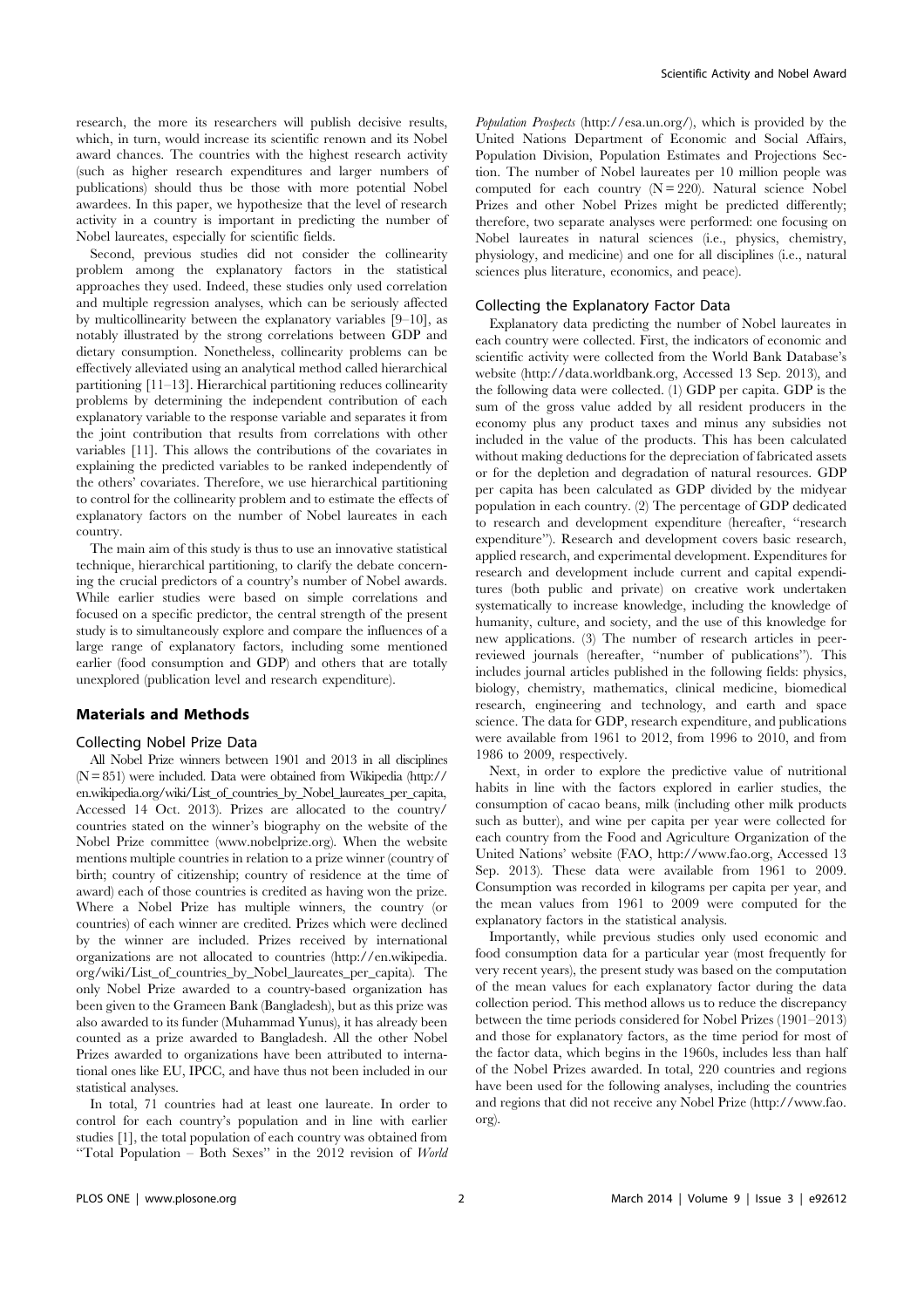

Figure 1. Relations between the numbers of Nobel laureates per 10 million people and the explanatory factors. The relations are given for all Nobel categories (''Nobel.All'') and for natural sciences' Nobel laureates (Nobel.NatSci). The factors are Research Expenditure (% of GDP), Publication (number of scientific articles), GDP, Cacao (cacao bean consumption per capita), Wine (wine consumption per capita), and Milk (milk consumption per capita). The numbers in the lower boxes indicate the Pearson's correlation coefficients; all the coefficients are significant (p<0.001). doi:10.1371/journal.pone.0092612.g001

# Statistical Analysis

All statistical analyses were performed using R version 2.15.2 [14]. Hierarchical partitioning [11] was performed to estimate the independent explanatory capacity of each factor on the number of all Nobel laureates and natural science laureates per capita. The process of hierarchical partitioning involves the computation of the increase in the goodness of fit (here, the  $\mathbb{R}^2$  value) of all models with a particular variable compared with the equivalent model without that variable, and averaging the improvement in the fit across all possible models with that predictor. [11]. Thus, hierarchical partitioning estimates the independent and joint contributions of each explanatory factor with all other factors separately. We used the independent contribution  $(R^2)$  of each explanatory factor for the results. For hierarchical partitioning, the "hier.part" function in the "hier.part" package was used [15]. Gaussian distribution was used as the family distribution for hierarchical partitioning. To evaluate whether each factor

accounted for a greater unique variation than expected by chance, a randomization test (1,000 randomizations) was conducted using the ''rand.hp'' function in the ''hier.part'' package. The significance of the randomization test was based on an upper confidence limit of 0.95 ( $Z \ge 1.65$ ). This approach has been successfully used to deal with multicollinearity among explanatory variables, especially in ecological data [11–13]. Crucially, this method appears particularly appropriate for the present study, as it has been recently demonstrated that the hierarchical partitioning approach is particularly well-suited when less than nine explanatory factors are used to determine the ranking of covariate importance [13].

Before performing the analysis, the normality of each factor was checked using the Shapiro-Wilk normality test, which revealed that all factors deviated significantly from the normal distribution  $(p<0.001$  for all factors). To take this into account, the values of the factors were transformed using the log10 (x+1) equation to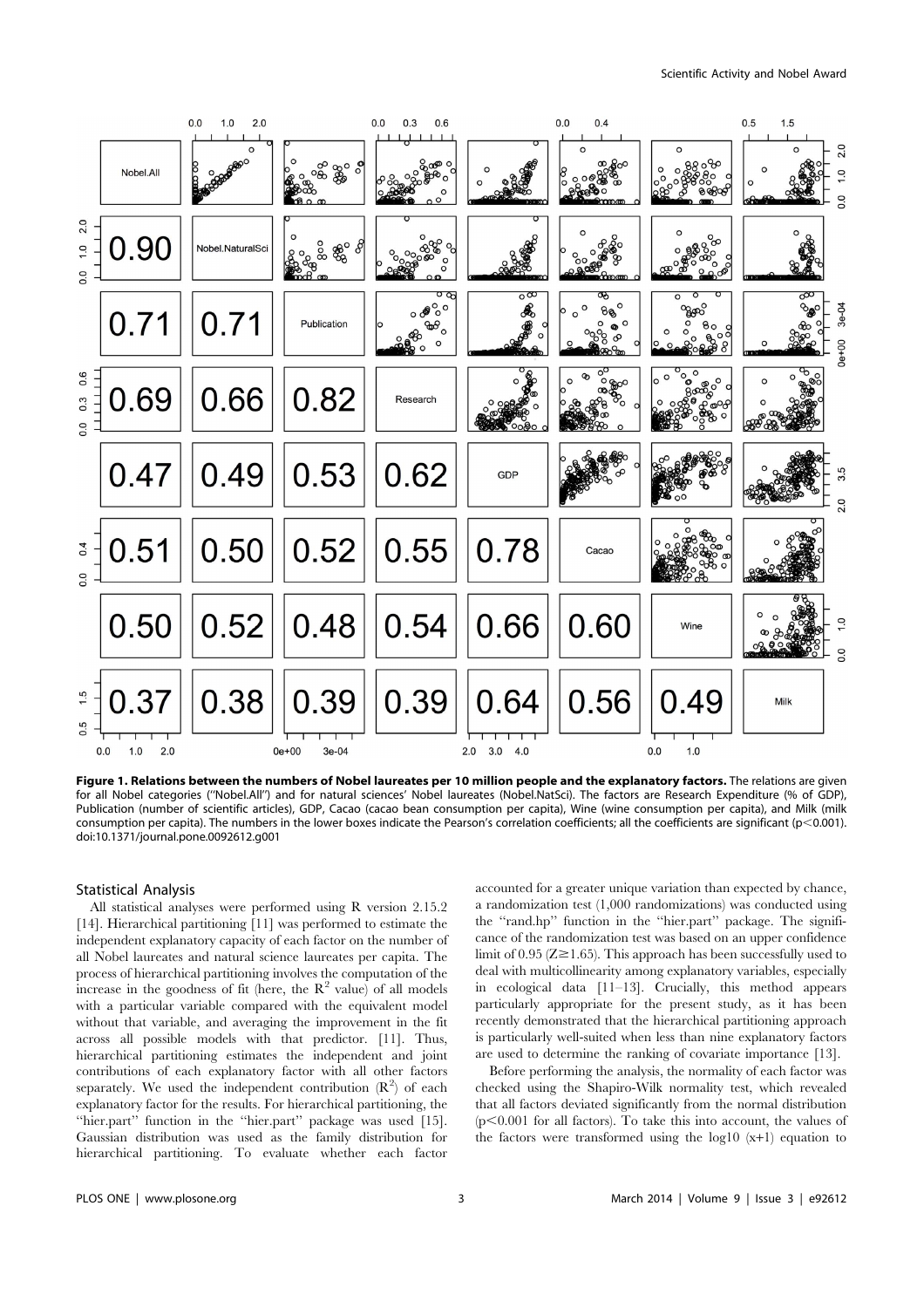

Figure 2. The independent effect  $(R^2)$  of each factor on the number of Nobel laureates for all Nobel categories. The independent effects are analyzed by hierarchical partitioning. doi:10.1371/journal.pone.0092612.g002

perform hierarchical partitioning. Pearson's correlation coefficient was also used to check the collinearity.

#### Results

The results of the correlation analysis among the factors are represented in Figure 1. Because of the large sample size of the data, all the Pearson's correlation coefficients were significant  $(p<0.001)$ . The numbers of all Nobel laureates and natural science laureates were strongly correlated  $(r = 0.90)$ , indicating that the number of all Nobel laureates was mainly derived from the Nobel laureates for natural science.

Hierarchical partitioning for the number of all Nobel laureates is depicted in Figure 2, which shows that Publication Number had the highest independent contribution among the factors, followed by Research Expenditure (% of GDP), while other factors (GDP, Cacao, Milk, and Wine) had lower contributions  $(R^2<0.1)$ . The specific analysis for natural sciences laureates (Figure 3) produced similar results, as the hierarchical partitioning showed that Publication Number had the highest independent contribution, followed by Research Expenditure, while other factors had lower contributions  $(R^2<0.1)$ .

The randomization test  $(n = 1,000)$  for hierarchical partitioning indicated that five factors predicted the number of all Nobel laureates at a higher degree than expected by chance, namely Publication (Z-score = 16.09), Research (8.77), GDP (5.29), Cacao, (3.53), Wine (3.35), and Milk, which was not a significant predictor (1.55). Similarly, these five factors significantly predicted the number of Nobel laureates for natural science (Z-scores: Publication, 14.41; Research, 4.98; GDP, 4.30; Cacao, 3.15; Wine, 3.67); again, Milk (1.63) was not a significant predictor.

### Discussion

Nobel awards are a central indicator of a country's scientific achievement, which includes the number of publications and research expenditure. Therefore, the exploration of the key factors that might predict the number of Nobel laureates obtained is a very important question. This debate has recently been reopened by the publication of several papers [1,2,6–8] that have postulated the influence of dietary habits (the consumption of chocolate, milk,



Figure 3. The independent effect  $(R^2)$  of each factor on the number of Nobel laureates for natural sciences. The independent effects are analyzed by hierarchical partitioning. doi:10.1371/journal.pone.0092612.g003

and wine) or global economic variables (GDP) on the obtaining of Nobel Prizes. While the great merit of these studies was to offer new insight into this challenging issue, their methodological and logical shortcomings hampered the clear identification of the main factors that predict the number of Nobel awards obtained and their respective influences. The main contribution of the present study was, therefore, to use a validated statistical analysis, hierarchical partitioning, to overcome these limitations by simultaneously exploring a large range of variables that potentially affect Nobel awards. The identification of the independent influence of each predictor led to two crucial results.

First, our results clearly showed that the number of publications and research expenditure, which had been totally ignored in earlier studies, are key factors in predicting Nobel award chances, as they make the highest independent contributions in predicting a country's number of Nobel laureates for natural science as well as for Nobel laureates irrespective of discipline. The number of publications and research expenditure are reliable indicators of a country's research activity level, and our hypothesis that these factors would effectively predict the number of Nobel laureates across countries is thus confirmed. While this result appears quite logical, as it is not surprising that dedicating a larger part of the GDP to research funding and publishing many scientific articles would constitute a more fertile ground for scientific achievement and, consequently, for obtaining Nobel awards, this link had not been investigated earlier. Previous studies based on simple correlations suggested that global economic factors might play a central role in predicting the number of Nobel awards obtained [2,8], but the present results clarify this link by showing that it is the proportion of the GDP dedicated to research rather than the richness of the country (that is, the GDP itself) that is the central determinant of Nobel award chances.

Second, hierarchical partitioning applied to the data of 220 countries clearly showed that nutritional habits, which were the central focus of earlier studies [1,6,7], do not constitute a key predictor of Nobel awards. Using a limited number of countries, these previous studies explored some correlations between chocolate, milk, and wine consumption and Nobel awards, concluding that food might play a crucial role in obtaining Nobel awards. More specifically, recent studies published in renowned journals [1,5] proposed that increasing chocolate consumption